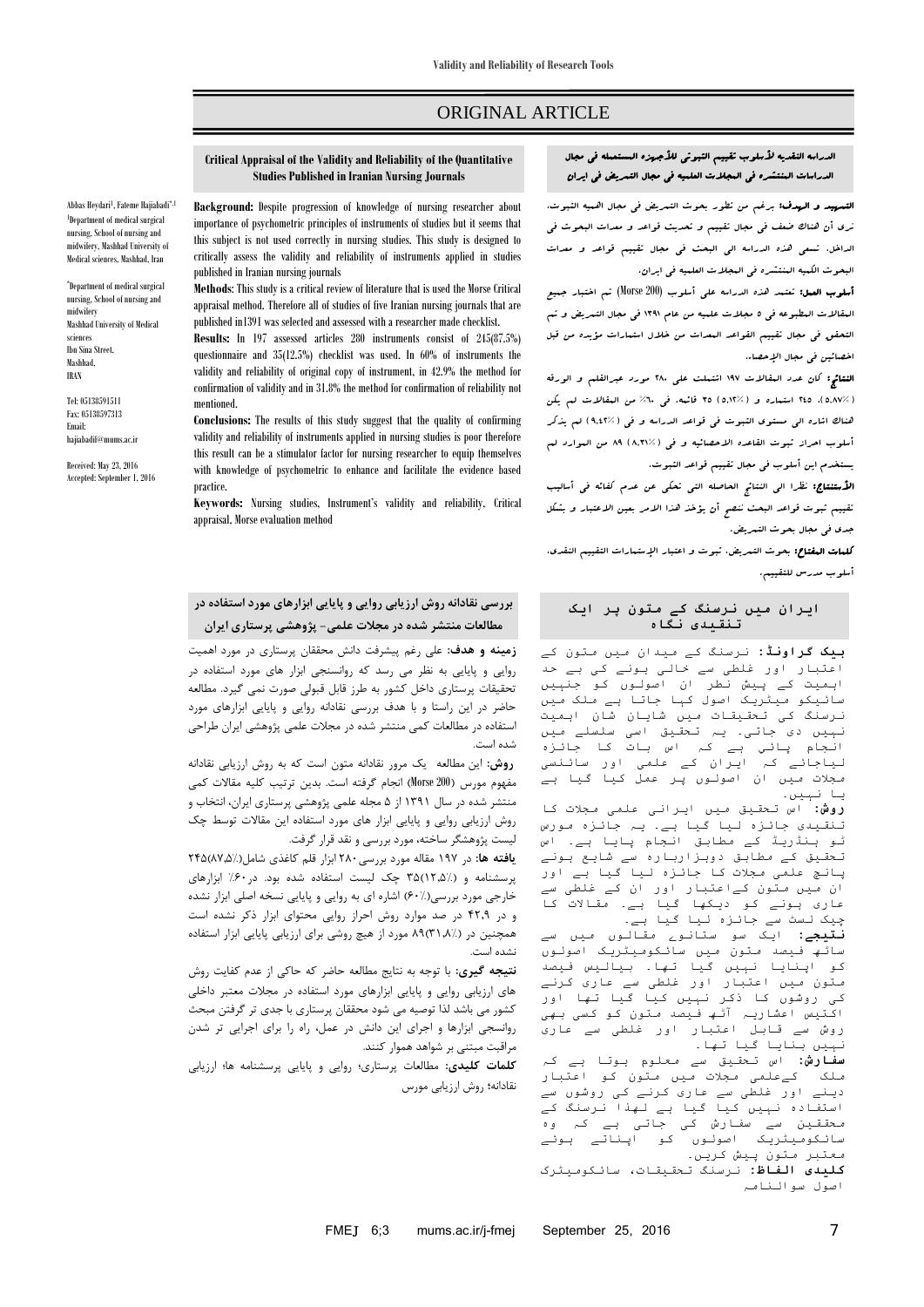## **INTRODUCTION**

Nursing studies have significant role in enhancing nursing professions and improving services quality to patients (1and2). Just as researches in other fields, these studies have regular steps in which the process of measurement is one of the most important components. Applying measurement subtle principles is the essential part of studies and it gains more importance when the aim is to apply study results as a basis for further actions (3and4). In addition to physiological variables, measurement in nursing researches deals with properties such as quality of life, patients' compliance with the medicinal and therapeutic regime and patients' satisfaction which are abstract concepts and are called conceptual factors. In these cases, measurement includes activation of these factors in the form of defined variables and the preparation and application of tools or tests in order to measure these variables (5). An important and essential point in this process is emphasis and focus on reducing errors in measuring process so as to trust on the results(5), since the application of its results involves humans which has a delicate situation with its own special ethical and legal issues. In order to reduce errors in measurement, choosing appropriate research tool is of utmost importance (1, 6 and 7). Selecting the correct and authentic tools result in valid and accurate measurement of intended variables. On the other hand, inappropriate tools cause non-related data collection and in turn, scientific interpretation of research findings (1). In the meantime, the validity and reliability of measurement are key indicators of measurement tools quality.

The reliability of a tool refers to its stability during multiple measurements. It also indicates random error rate of measurement methods (5).According to Nanali, Yaghmaie (1385) states that reliability indicates the effectiveness of tools and if the tool is not reliable, it causes error in results. Researchers need indexes which are reliable and the resultant measures have less error level. Reliable scales enhance the power of study in discovering the differences and relationships in society. Thus it is important to test the reliability of index before studying (8).

Reliability or validity of a tool indicates that to what extent the tool assesses the intended concept or factor. According to the principles of America's psychological association, validity is indicator of appropriateness, significance and usefulness of inferences from a tool scores. The validity of tools is measured in terms of three validity types in theoretical foundation of research: content validity, predictive validity, and factor validity (9, 10, 11, and 12). Each of these three types of validity also has secondary validity. Too much validity is so confusing, since they are related and not independent. There are different views about the type and number of the validity in the questionnaire. For example, based on Norick's sayings, Yaghmaie writes that we must at least make use of content validity or together with factor or predictive validity in designing a research tool(1). Validity is not similar to reliability to be all or nothing; rather it has range and degree (10, 11, and 13). Several studies are reported and printed daily across the world in which

\_\_\_\_\_\_\_\_\_\_\_\_\_\_\_\_\_\_\_\_\_\_\_\_\_\_\_\_\_

researchers do not pay much attention to the accurate measurement of validity and reliability of questionnaires and have unscientific and incomplete reports about the indicators of questionnaires and therefore cause the readers to doubt the findings of study (1), have no trust on the study results and refrain from putting them into practice. This is a major barrier to the implementation of evidence-based practice and nursing research, since determining the accuracy of the collected data is an essential component of evidence-based practice (14).Thus, despite the progress of nursing researchers' knowledge regarding the importance of validity and reliability and tools authentication in terms of these two indicators, it appears that psychometric tools used in nursing research within the country is not done appropriately. Yaghmaie study results (1385), which were conducted with the aim of psychometric criticism of nursing study tools, show that researchers do not make use of scientific and accurate principles for the validity and reliability of tools(1). Moreover, Kakhki et al. study (1386) indicates that researchers have not paid attention to scientific principles in their researches in order to determine accuracy, sensitivity and machine errors (6). Thus, the present study has the aim of critical investigation of the validity and reliability of used tools in quantitative studies published in Iran's scientific and research journals and it seeks to answer this question: "how is the quality of validity and reliability assessment methods of used tools in quantitative studies published in Iran's nursing scientific and research journals?" We can refer to Yaghmaie (1385) and Kakhki (1386) as similar studies done in this field in Iran. However, in Yaghmaie's study, he evaluated 12 articles of a nursing foreign magazine published during a year.

In Kakhki study, he evaluated the physiological tools of master's theses in a college which is not thorough and complete. In these studies, methods of assessment are irregular and traditional without adopting a specific procedure while an appropriate assessment that can lead to an accurate judgment is of particular importance (15).In the present study, we make use of Morse critical evaluation which is a regular method and has particular steps for evaluation. These steps include: 10 clear definition of the purpose of investigation 2. Literature search and text organization 3. Identification of important analytical questions 4. Mixing and reporting of the results of critical review (16).

## **METHODS**

\_\_\_\_\_\_\_\_\_\_\_\_\_\_\_\_\_\_\_\_\_\_\_\_

The present study is a critical review of contexts that make use of Morse concepts of critical evaluation method (Morse 2000). In the first step, this evaluation, which includes clear and explicit definition of research goal, the overall goal of study is to criticize the used tools' validity and reliability evaluation method in quantitative studies published in Iran's nursing scientific magazine. It was designed in two specific, smaller aim forms including the validity evaluation method of used data in quantitative studies published in Iran's nursing scientific magazine and the reliability evaluation method of used data in quantitative studies published in Iran's nursing scientific magazine. Following the above-mentioned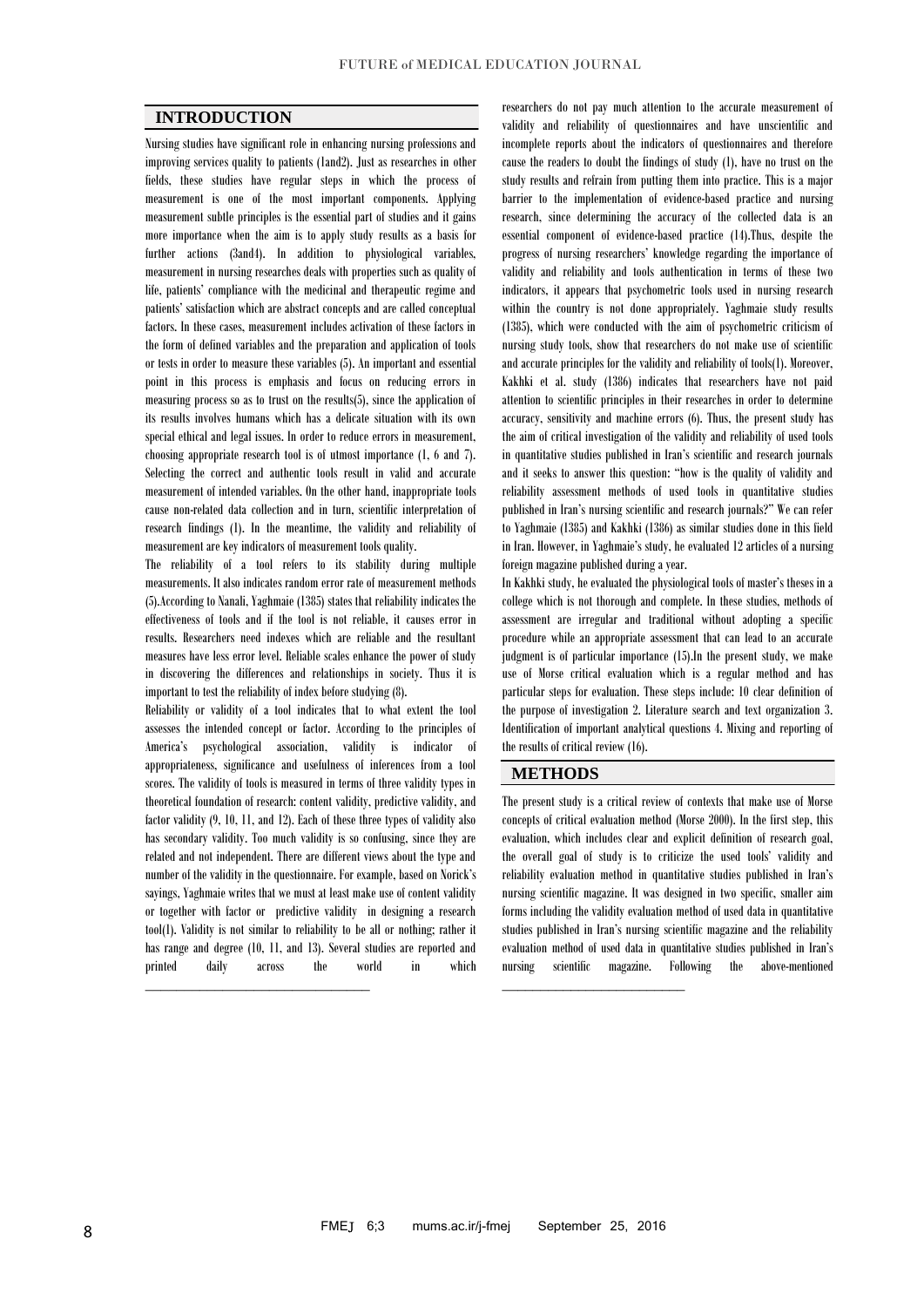issues, two research questions are raised: 1. How is the quality of validity evaluation method of used data in quantitative studies published in Iran's nursing scientific magazine? 2. How is the quality of the reliability evaluation method of used data in quantitative studies published in Iran's nursing scientific magazine? In the second step, which deals with literature search and text organization, the researcher surveyed all the published essays in Iran's 5 nursing scientific magazine within the year 1391- that received the highest rank among Iran's nursing scientific magazines in 1391 ranking by the secretariat of medical science publications committee. These articles were: Urmia's Nursing and Midwifery College periodical, journal of critical care nursing, Iran's nursing journal, Nursing and Midwifery College journal in Tehran's Medical Science University and Isfahan's nursing and midwifery research journal. The researcher omitted essays with quantitative methodology and quantitative essays in which no tools and/ or just physiological ones were used and on the whole, 197 articles were chosen for investigation. In the third step, which discusses identification and design of important analytical questions, the researcher made a list of related questions regarding the validity and reliability of tools after studying texts and articles related to tools' psychometric and by opinion-seeking from researchers specialized in assessment. In order to prepare this list, nursing research methodology textbooks such as Burns and Grove, Polit and social science research methodology books were studied. Then, the list was given to 10 professionals in this field including research methodology and tool making professionals and nursing and midwifery university teachers who have taught this course for many years. Afterwards, by taking into account the opinions of teachers, the final check list was prepared and was rendered to the teachers for content validity verification.

All teachers were asked to present their ideas regarding the mentioned questionnaire questions- in a table provided for checking content validity relative coefficient; the options were non-related, needs serious review, related but needs consideration and completely related. Therefore, questionnaire's content validity relative coefficient was \_\_\_\_\_\_\_\_\_

considered CVI=0.86 after concluding teachers' opinions. Moreover, a second test was applied for test reliability verification so that 10 articles were evaluated in two time span by the prepared checklist and the correlation coefficient of these two articles' marks were studied, which was  $p$  <0.001 with  $r=0.91$ . In addition, Cronbach's alpha index was used for estimating checklist's internal consistency. Considering that alpha 0.87 was p<0.001, the results show that checklist and all its items have significant and desired consistency. The fourth step, which involves mixing and reporting the critical review report results, we investigate the chosen articles from 5 mentioned magazines by using this checklist, after preparing valid and reliable checklist for studying validity and reliability assessment method of used tools in studies. Then, all the information was entered into spss software  $-16<sup>th</sup>$  edition and was analyzed by applying analytical and descriptive statistical tests. The level of significance was 0.05 in all statistical tests.

# **RESULTS**

Of 197 articles from 5 intended magazines, 63articles was in Urmia's Nursing and Midwifery College periodicals , 36 ones are related to journal of critical care nursing, 27 articles was in Iran's nursing journal, 29 ones taken from Nursing and Midwifery College journal in Tehran's Medical Science University and 29 articles were of Isfahan's nursing and midwifery research journal. Other information regarding these articles are provided in table 1.

The tools used in 197 articles were 280 including 245(%87.5) questionnaires and 35 (%12.5) checklists. Other information regarding these tools is provided in table 2.

From 100 researcher- made tools used in these articles, 56 (%65) source construction of tools was specified and discussed in articles. Other researcher-made tools were not discussed.

Moreover, from 180 foreign tools used in study, in 38 cased (%21.1), normalization test in Iran was mentioned and there was no discussion regarding 142(%78.9) other cases.

Information regarding validity and reliability verification method of these 280 tools was also analyzed and is provided in table 3.

#### **Table 1. The status of articles from author's scientific level, study's field and kind point of view**

Author's scientific level (doctorate/ M.S/ B.S) 5(%1.8)/97(%49.2)/95(%48.2)/ 113(%57.4)/ 42(%21.3)/ 42(%21.3)

Type of study (experimental/ semi- experimental/ analytical descriptive)

Field of study (clinical/ educational/ professional/ management/ health improvement) 54(%27.4)/ 45(%22.8)/ 9(%4.6)/ 19(%9.6) / 70(%35.5)

## **Table 2. Information regarding tools used in articles.**

Tool source (researcher- made/ existing tools/ adjusted tools) 5(%1.8)/ 175(%62.5)/ 100(%35.7)/50(%17.9)/ 230(%82.1)

Mentioning tools dimension in the article (Yes/ No) 64(%22.9)/216(%77.1)

Mentioning tools scoring method in article (Yes/ No) 68(%24.3)/ 212(%57.7)

Mentioning the effectiveness of tools in article (Yes/ No)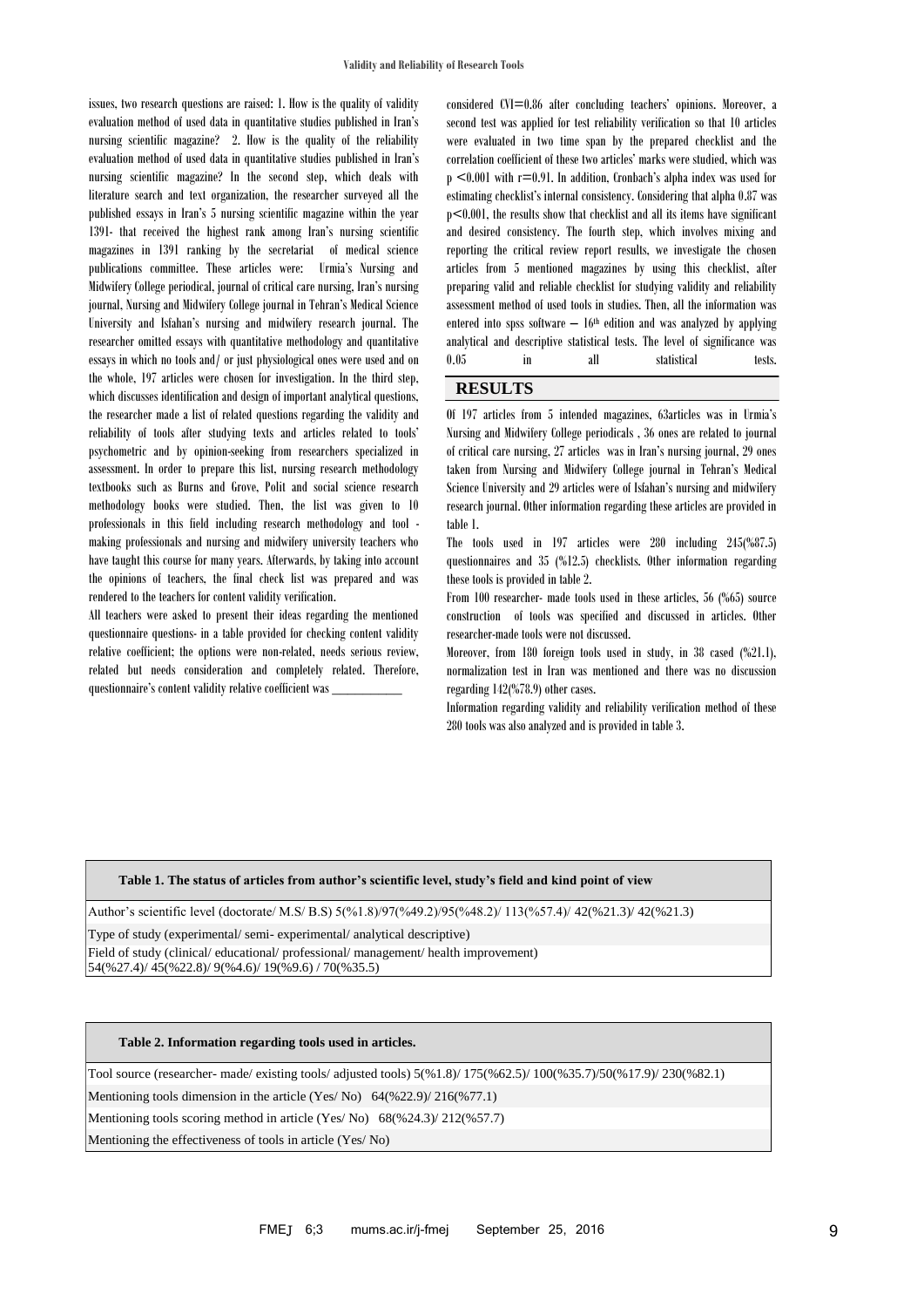### **Table 3. Information about validity and reliability verification method of used tools in articles.**

Mentioning the validity and reliability of foreign tools' original version (Yes/ No) 108(%60)/72(%40) Mentioning foreign tools psychometrics in Iran (Yes/ No) 46(%25.6)/ 134(%74.4) Applying one of tools' validity verification methods (Yes/ No) 120(%42.9)/ 160(%57.1) Applying one of tools' reliability verification methods (Yes/ No) 191(%68.2)/ 89(%31.8)

The most applicable method for validity verification of tools was content validity method 148(%52.85) among which only in 7 (%4.7) cases content validity index was mentioned. Furthermore, the most applicable method for reliability verification of tools was internal consistency assessment method using Cronbach's alpha test 132(%47.14), among which only in 2 (%1.5) cases level of significance were mentioned.

### **DISCUSSION**

The present study results regarding the first specific goal of the present study, which was criticizing the validity and reliability assessment methods of used tools in quantitative studies published in Iran's nursing scientific and research journals, shows that there is no hint to the validity and reliability of tool's original version in the major investigated foreign tools (%60) while the existence of validity and reliability in the original version is an obvious matter (17).

Moreover, according to the results of this study, tools content validity authentication method were not mentioned in 42.9% cases and none of validity verification methods were used while according to Burns and Grove, validity must be tested in all studies because the validity differs from one case and situation to the other; in fact, this test relates to the validation of using an assessment tool for a specific group or goal and not for the validation of the tool itself (10). A tool may be in a valid in a specific situation but not in the other one. According to the results of this study, there was not discussion regarding the validity authentication method in 28% of these articles, from 100 researcher-made tools in these articles and also tools source construction in %56 cases were not specified. Polight mentions that those who intend to develop new tools must start from factor conceptualization so that measurement encompasses the whole domain sufficiently (11). Nursing has extended to other fields so their validity must be tested based on nursing knowledge and according to the status. Such conceptualization probably results from a quantitative research results or from surveying the texts. The results of this study correspond to Yaghmaie's study results (1385). Yaghmaie, who discusses and criticize articles published in the journal of advanced nursing in the year 2001, states that in the surveyed articles content validity lacks applying scientific and accurate principles in most cases and just 2 articles makes use of content validity index from 12 ones. Both articles make use of different method for content validity and the number of professionals for content validity designation was also different (1). In the present study, content validity designation was not performed at all and in only 7 tool cases (%4.7) content validity index was mentionedin the tools had content validity designation. The advantage of the present study to Yaghmaie research is that more articles (197 against 19) were studied from several Iran's nursing magazines (5 against 1).

Regarding the second specific goal, which was criticizing the validity and reliability assessment methods of used tools in quantitative studies published in Iran's nursing scientific and research journals, results indicate undesirable quality of reliability evaluation of tools so that in 89(%31.8)cases no method of reliability evaluation of tools was used, while the most applicable method for reliability verification of tools was internal consistency assessment method using Cronbach's alpha test and only in 2 cases (%1.5) alpha's level of significance was specified. Whereas Burns and Grove considered tool reliability essential before studying and stated that reliability estimation is performed regarding the tested statistical case and thus high reliability in a statistical case does not mean that it is the same in another statistical society (10). Therefore, we must have scale reliability test in each statistical analysis and must report the reliability level. Although Yaghmaie's study (1385) was also indicative of insufficiency in reliability assessment method of essays tools- so that from 12 case study only 5 cases make use of internal consistency for reliability measurement(1)- the quality of reliability assessment method in much lower in the present study since in Yaghmaie's study, more than %50 of essays (7 from 12 cases) makes use of more than one method for reliability authentication while in the present study only in (%8.2) (23 cases from 280 tool cases) made use of two reliability assessment method. The results of the present study also correspond to Darvishpoor Kakhki et al. (1386) (6). His study results is also indicative of researchers'' lack of attention to accuracy and authenticity of tools used in the study. The difference of the present study with the mentioned researchers'' ones is that in Darvishpoor Kakhki et al study, physiological tools were used and investigated while in the focus of the present study is on paper tools and is test type. It is worth mentioning that the researcher found nothing related to the present study while reviewing the extensive texts in valid scientific sites, except Yaghmaei and Darvishpoor Kakhki researches. Thus the performed studies in this field are limited to these two cases. Other related studies were simply reviews which deal with including Yaghmaei (2) (1382), Mohamadbeigi (17) (1393). Performed studies abroad in this field such as Kimberlin (2008) (5) are secondary type of studies.

Results of the present study indicate insufficiency in reliability and validity assessment method of used tools in Iran's valid magazines. Since the implementation of these study results is based on high validity of studies and since \_\_\_\_\_\_\_\_